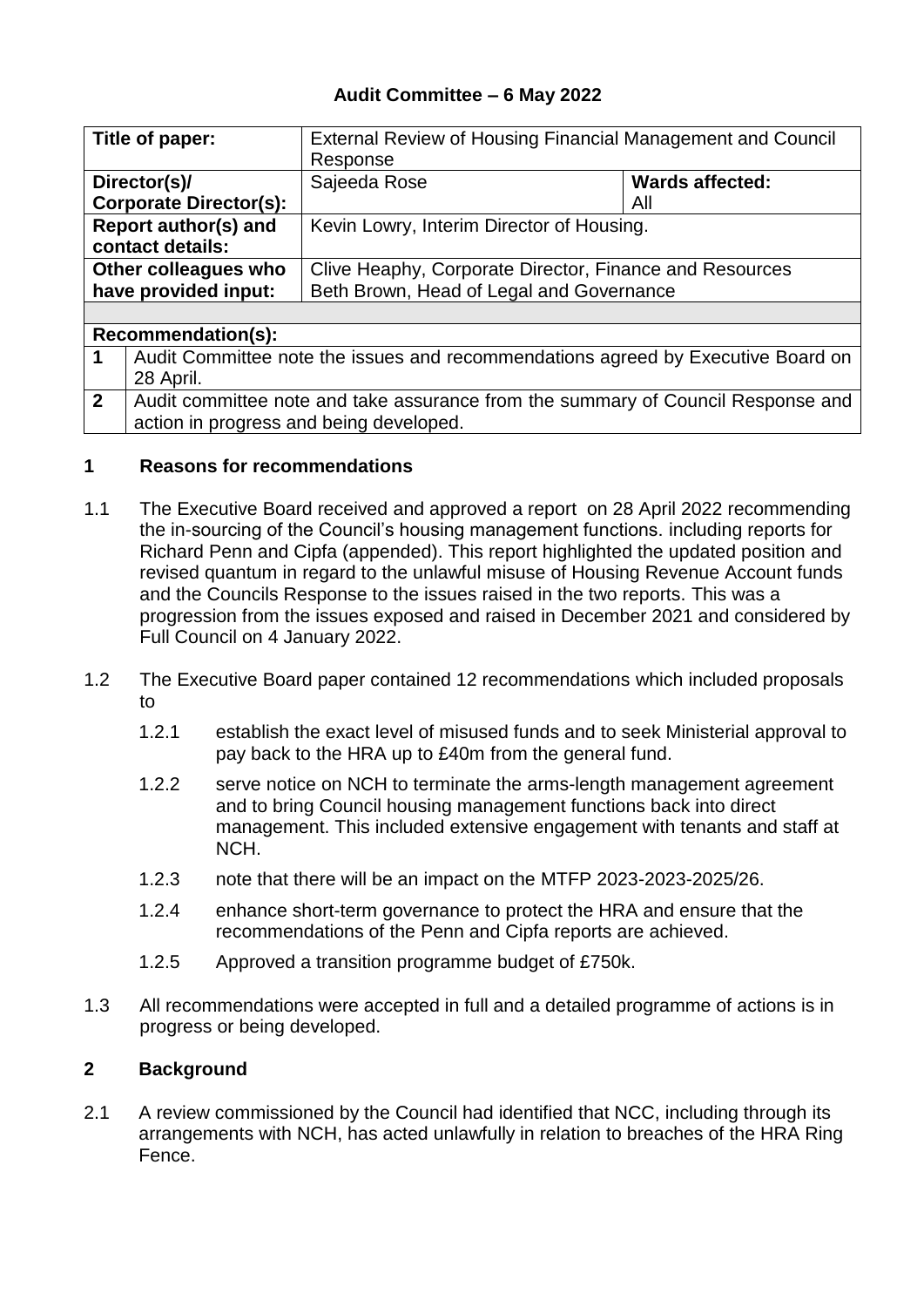- 2.2 The issue was previously reported to and considered at an Extraordinary meeting of Full Council on 4 January 2022. Amongst other actions agreed, two further reports were commissioned. This paper addresses key points arising from the findings of these two reports by an independent investigator, Richard Penn and CIPFA (Charted Institute of Public Finance and Accountancy).
- 2.3 The further work commissioned from Richard Penn and CIPFA, following the identification of initial breaches, has identified the causes of the unlawfulness and how it came about and that the scale of unlawful use of funds diverted away from the HRA is greater than first identified.
- 2.4 CIPFA's initial report identified the unlawful treatment by NCC of the NCH 'management fee rebate' which was valued at £14.367m. CIPFA's additional work has uncovered a further sum of up to £25.759m of detected and assessed issues taking the overall scale of the issue of up to £40.126m. This comprises:
	- i) Issues raised in the original report concerning the unlawful treatment by NCC of NCH 'management fee rebates of £14.367m (35.8% of the total).
	- ii) Issues forming workstream A of CIPFA's review which concerned historical decisions taken by NCC without full consideration of the HRA ring-fence totalling £8.503m (21.2% of the total).
	- iii) Issues forming workstream B of CIPFA's review which concerned the extent to which HRA monies have been spent by NCH on non-HRA activities between 2014-15 and 2020-21 totalling £17.158m (43.0% of the total).
- 2.5 The investigations the council has commissioned have identified issues with historical financial mismanagement, a lack of adequate record keeping and governance failures that have occurred. Consequently, it is important that the council acts swiftly and decisively to deal with the matters raised to provide assurance to itself, tenants, taxpayers, the Improvement and Assurance Board and Government. Members will need to have confidence that officer and external auditor advice is robust and consequently that the council's accounting and use of HRA is legal and passes the 'who benefits' test to ensure that the impact of HRA monies are spent in accordance with the ring fence for the benefit of Council tenants.
- 2.6 As well as rectifying past omissions and learning lessons, a key focus looking forward is on ensuring that decisions are taken which makes sure that these unlawful events cannot happen again. This includes clarity of roles for those responsible for safeguarding the HRA ring-fence, clear performance and financial controls within the council and in relation to the management of NCH, close monitoring of spending in the HRA, improved governance including enhancing the role of scrutiny and clear records to support future decisions around spending within the HRA.

# **3. The Council's response**

- 3.1 The Council accepted in full the recommendations made at the Extraordinary Council Meeting on 4 January 2022. The Council commissioned further reports which are integral to the recovery process that the Council has embarked upon.
- 3.2 It is of deep concern that notwithstanding the seriousness of the issue, as evidenced by the service of a Section 114 Notice, a Section 5 Notice and exchanges of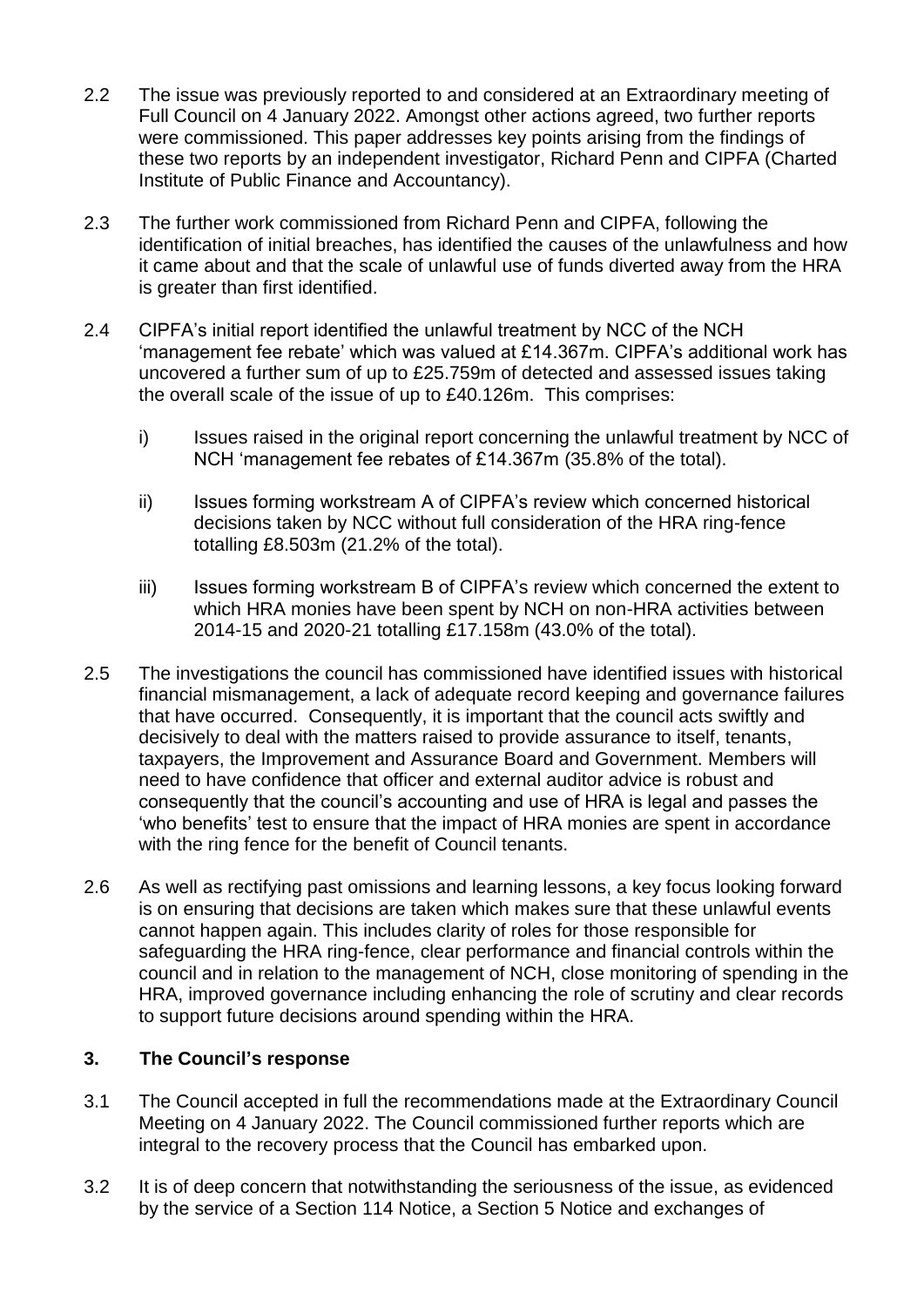correspondence between the Chair of the Improvement and Assurance Board and the Minister in relation to the HRA issue, that CIPFA, as part of their most recent work, have reported that they have seen no evidence of measures to properly separate HRA and non HRA funding and expenditure. As a result, the Council cannot be sufficiently assured that the HRA ring fence is appropriately protected.

- 3.3 The findings and recommendations contained in the reports (Penn and Cipfa) are evidence based or founded on the most reasonable assumptions that could be made at the time. For this reason, officers strongly advised that the findings and recommendations of the Penn Report and CIPFA were accepted in full and implemented. The recommendations include rectifying the deficiencies identified and ensuring that future governance and financial controls are adequate and strengthened to protect the ring fence. The recommendations were accepted in full by Executive Board on 28th April 2022.
- 3.4 To achieve this, it will be necessary to re-create an effective NCC Housing Client Team and to strengthen the Council's technical and professional capacity and capability on HRA and Housing. The current year accounts (2021/22) and the MTFP will be impacted and this could result in a potential gap each year. This will be considered in due course via the appropriate governance routes and mitigated to ensure the financial stability of the council. There will be further work in regard to the values reported to ensure that the precise sum for repayment is identified.
- 3.5 Further the oversight of any future charges to the HRA will be undertaken by the Interim Director of Housing and the Senior HRA accountant who will both act as "HRA Champions" for the Council and provide that required assurance to the Council regarding the future management of the HRA. As part of broader tenants and member involvement in relation to the council housing function of NCC, the Council will establish governance and oversight arrangements in relation to the HRA for members and tenants that are based on best practice in the sector. In addition, the Council will strengthen the role of the Council's Scrutiny arrangements to strengthen the overall governance arrangements covering the management of housing and the HRA.
- 3.6 Recommendation 6 is to bring the Housing Management function back "in-house" by service of 12 months' termination in accordance with Clause 59.3 of the 2020 Partnership Agreement. This will mean the return to the Council of the direct management of council housing from the expiry of that notice. This can be effected earlier by agreement between the parties. The aim will be to complete this work by 31<sup>st</sup> March 2023 to align with financial years.
- 3.7 This process will include undertaking the necessary due diligence and project planning to bring housing management staff into the council, address and where appropriate transfer contracts, resolve issue relating to assets and balance sheets and ensure that existing housing management and services remain the same for tenants. NCC will remain as the landlord.
- 3.8 This will also include making any changes that may be necessary to the Articles of Association of NCH and Board appointments in the interim period
- 3.9 The project will incorporate the necessary engagement and communications work to reassure staff and tenants. The Penn Report firmly recommends that in order for the Council to be able to demonstrate the necessary level of assurance over the use of HRA funds and during the transitional phase there will be a requirement for strengthened financial management, together with appropriate transition management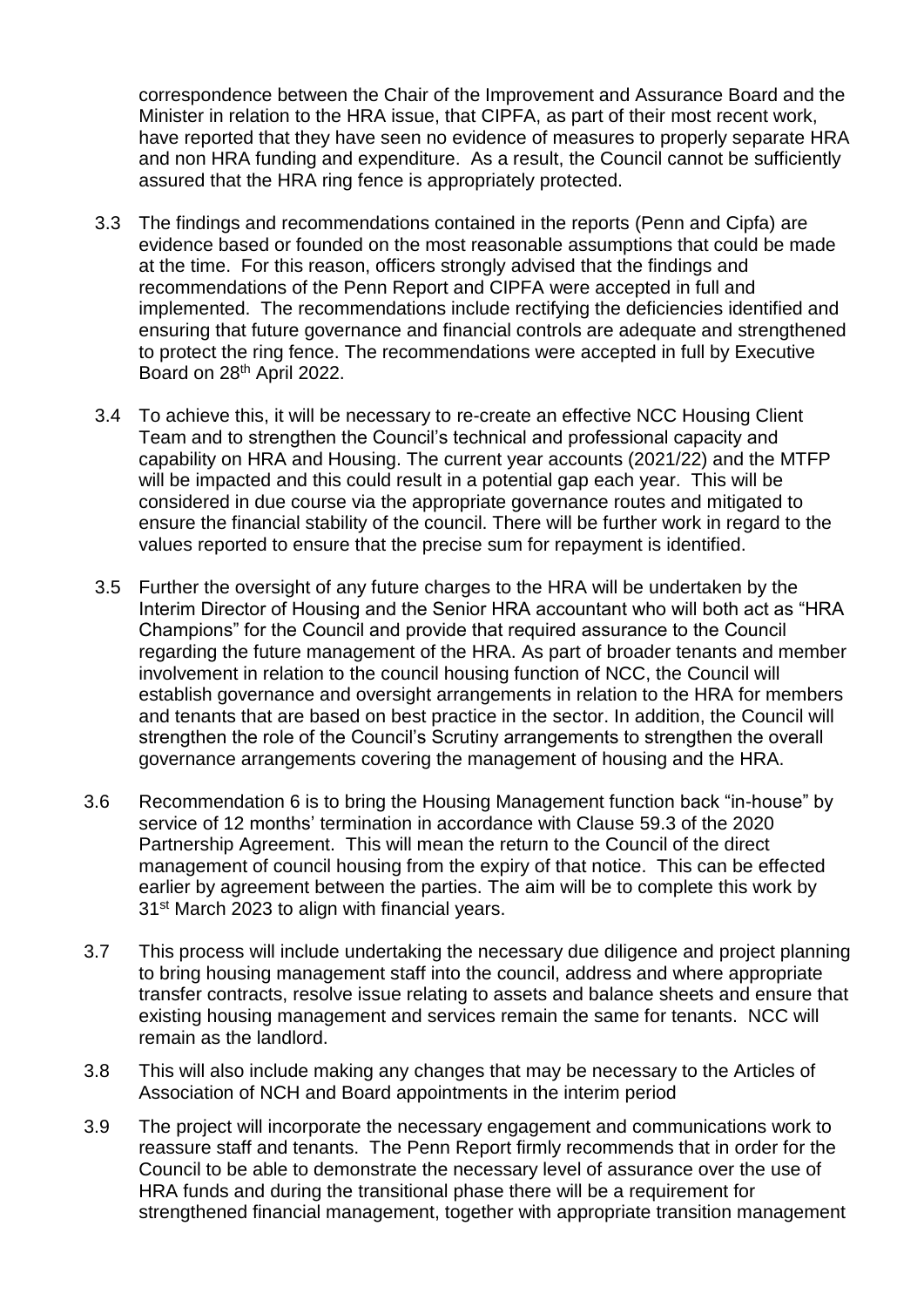arrangements to provide in improved level of assurance in the management of the HRA.

3.10 It should be noted that the Together for Nottingham Plan already includes an action to review Council companies and subsidiaries. Progress on this issue will be monitored by the Companies Governance Executive Committee.

### **4. Technical steps to manage the transfer of functions**

- 4.1 It should be noted that there is no recommendation from the Penn Report or CIPFA to enter into a full options appraisal. Where there is unlawful activity in regard to HRA and in the context of the existing Together for Nottingham Plan to address other financial issues, the Council needs to act decisively and quickly for the benefit of tenants.
- 4.2 To terminate the agreement with NCH notice should be served under 59.3 of the 2020 Partnership agreement which states:

"*The Council will be entitled to terminate the Agreement at any time on giving not less than 12 months' written notice to the Organisation*."

- 4.3 At the expiry of the notice period (or sooner by agreement) the service would be transferred to the council by a "lift and shift". This means that the staff involved in dayto-day delivery will continue to provide customer service and tenants and leaseholders will experience a seamless transition.
- 4.4 A detailed project plan will be developed that includes, but not limited to:
	- a) **Clarity of decision**. Why the agreement is being terminated and what NCC hope to achieve by in sourcing.
	- b) **Governance**. Project Boards at various levels to oversee the project and to ensure engagement with key parties of tenants, leaseholders, staff, unions, stakeholders and contractors.
	- c) **Resources**. There will need to dedicated capacity in particular in the areas of legal, finance (HRA), HR and communications. A budget of £750k to support NCC and NCH has been agreed.
	- d) **Communications plan**. A detailed and timed communications plan aimed at all levels of engagement and progress including reactive capacity for press enquiries etc.,
	- e) **Risk Register**. A detailed and RAG rated living risk register covering impacts on the Council as well as NCH. The risk to service disruption has to be mitigated.
	- f) **Tenant engagement**. There will be an extensive engagement programme to develop how tenants will communicate with their landlord (rather than the landlords' agent as at present).
	- g) **Subsidiaries**. NCH have two subsidiaries. Careful consideration will be required in terms of the legitimate use in the future and protecting the benefits they provide for NCC e.g., provision of temporary accommodation.
	- h) **TUPE**. The proposal is for a "lift and shift" which means that the service would transfer back to NCC intact. The workforce of NCH would transfer to NCC and the legal and practical engagement processes including consultation and engagement with unions and staff will be observed and commence early in the process.